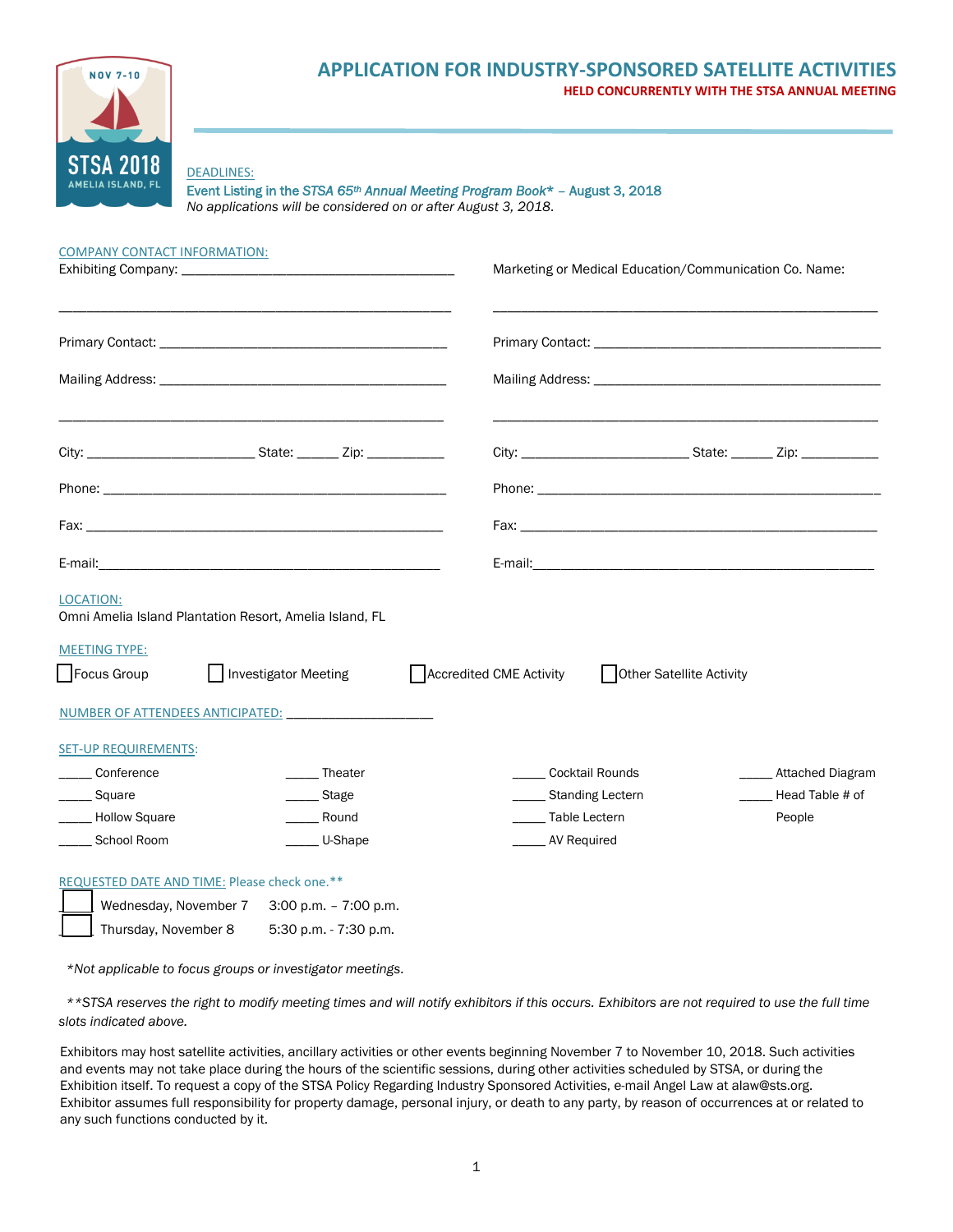#### FEES:

The fee for satellite activities is \$500 per scheduled meeting. Attendee participation in these meetings is by invitation only. Focus groups and investigator meetings will not be listed in the STSA Program Guide.

A focus group is defined as a form of qualitative research in which participants are asked about their perceptions, opinions, beliefs, and attitudes regarding a product, service, concept, advertisement, or idea. Questions are asked in an interactive group setting where participants are free to talk with other group members.

An investigator meeting is defined as a meeting given by a clinical trial sponsor to conduct protocol and Good Clinical Practice training and allow participants an opportunity to ask questions about clinical trial conduct. The meeting typically includes clinical research associates, clinical research coordinators, clinical investigators, medical monitors, quality assurance team members, and senior management.

The fee must be submitted along with the completed application form. Applications will not be processed without payment. The application fee will not be deposited or charged until after the event is approved. After that time, the relevant cancellation policy applies. *STSA is not responsible for any costs incurred in association with any aspect of the satellite activity.* 

#### PAYMENT METHOD:

ſ

| Check payable to: Southern Thoracic Surgical Association<br>Tax ID: 36-3181838                                      |            |                  |  |                                 |  |  |
|---------------------------------------------------------------------------------------------------------------------|------------|------------------|--|---------------------------------|--|--|
| Credit Card:                                                                                                        | MasterCard | American Express |  | □ Visa Amount to be Charged: \$ |  |  |
|                                                                                                                     |            |                  |  |                                 |  |  |
|                                                                                                                     |            |                  |  |                                 |  |  |
|                                                                                                                     |            |                  |  |                                 |  |  |
|                                                                                                                     |            |                  |  |                                 |  |  |
| I authorize STSA to charge the total fee indicated on this form to the above-referenced credit card.                |            |                  |  |                                 |  |  |
|                                                                                                                     |            |                  |  |                                 |  |  |
|                                                                                                                     |            |                  |  |                                 |  |  |
|                                                                                                                     |            |                  |  |                                 |  |  |
| PROMOTIONAL LISTING IN THE STSA 65th ANNUAL MEETING PROGRAM BOOK*:                                                  |            |                  |  |                                 |  |  |
| No, do not list approved activity.<br>$\Delta$ Yes, list approved activity.<br>Received on or before August 3, 2018 |            |                  |  |                                 |  |  |
| *Not applicable to focus groups or investigator meeting                                                             |            |                  |  |                                 |  |  |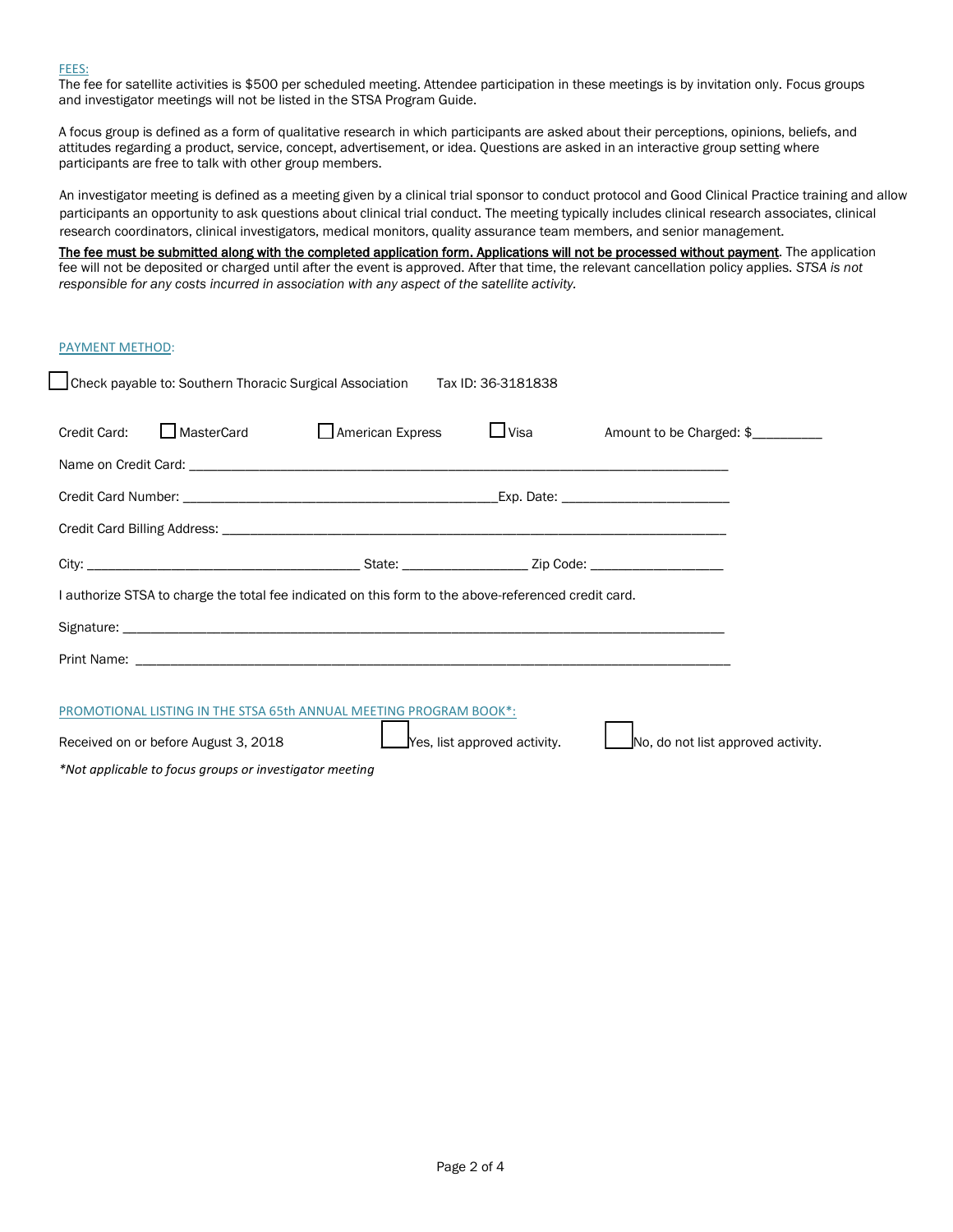### INDUSTRY-SPONSORED SATELLITE ACTIVITIES 2018

# Application will not be processed if the below requested information is not complete.

|                                                                                   | 1. Title of the event (Indicate the exact title of the satellite activity. Title cannot be changed once submitted.):                                                                                                                                                                                                                                                                                                                                                                                                                  |
|-----------------------------------------------------------------------------------|---------------------------------------------------------------------------------------------------------------------------------------------------------------------------------------------------------------------------------------------------------------------------------------------------------------------------------------------------------------------------------------------------------------------------------------------------------------------------------------------------------------------------------------|
| 2. Will CME be provided for this activity?<br>3. Rationale for holding the event: | <b>No</b><br>Yes                                                                                                                                                                                                                                                                                                                                                                                                                                                                                                                      |
| 4. Brief narrative description of the proposed event:                             |                                                                                                                                                                                                                                                                                                                                                                                                                                                                                                                                       |
| 5. Program agenda: (Outline with times required)                                  |                                                                                                                                                                                                                                                                                                                                                                                                                                                                                                                                       |
| 6. Names of confirmed speakers (if any):                                          |                                                                                                                                                                                                                                                                                                                                                                                                                                                                                                                                       |
| Contact name:<br>Company name:<br>Mailing address:<br>Phone:<br>E-mail:           | 7. Contact name(s) of all commercial supporters of the event:<br><u> 1989 - Johann Barbara, martxa alemaniar argumento estas estas estas estas estas estas estas estas estas estas</u><br><u> 1990 - Johann John Stone, markin fan de Fryske kunstne fan de ferstjer fan de ferstjer fan de ferstjer fan de</u><br><u> 1989 - Johann Harry Harry Harry Harry Harry Harry Harry Harry Harry Harry Harry Harry Harry Harry Harry Harry</u><br>the control of the control of the control of the control of the control of the control of |
| Contact name:<br>Company name:<br>Mailing address:                                |                                                                                                                                                                                                                                                                                                                                                                                                                                                                                                                                       |
| Contact name:<br>Company name:                                                    | E-mail: <b>E-mail: E-mail: E-mail: E-mail: E-mail: E-mail: E-mail: E-mail: E-mail: E-mail: E-mail: E-mail: E-mail: E-mail: E-mail: E-mail: E-mail: E-mail: E-mail: E-mail: E-mail: </b>                                                                                                                                                                                                                                                                                                                                               |
| Mailing address:<br>E-mail:                                                       |                                                                                                                                                                                                                                                                                                                                                                                                                                                                                                                                       |

8. Submit copies of contracts/letters of agreement between commercial supporters and event organizers. THIS INFORMATION MUST BE ATTACHED.